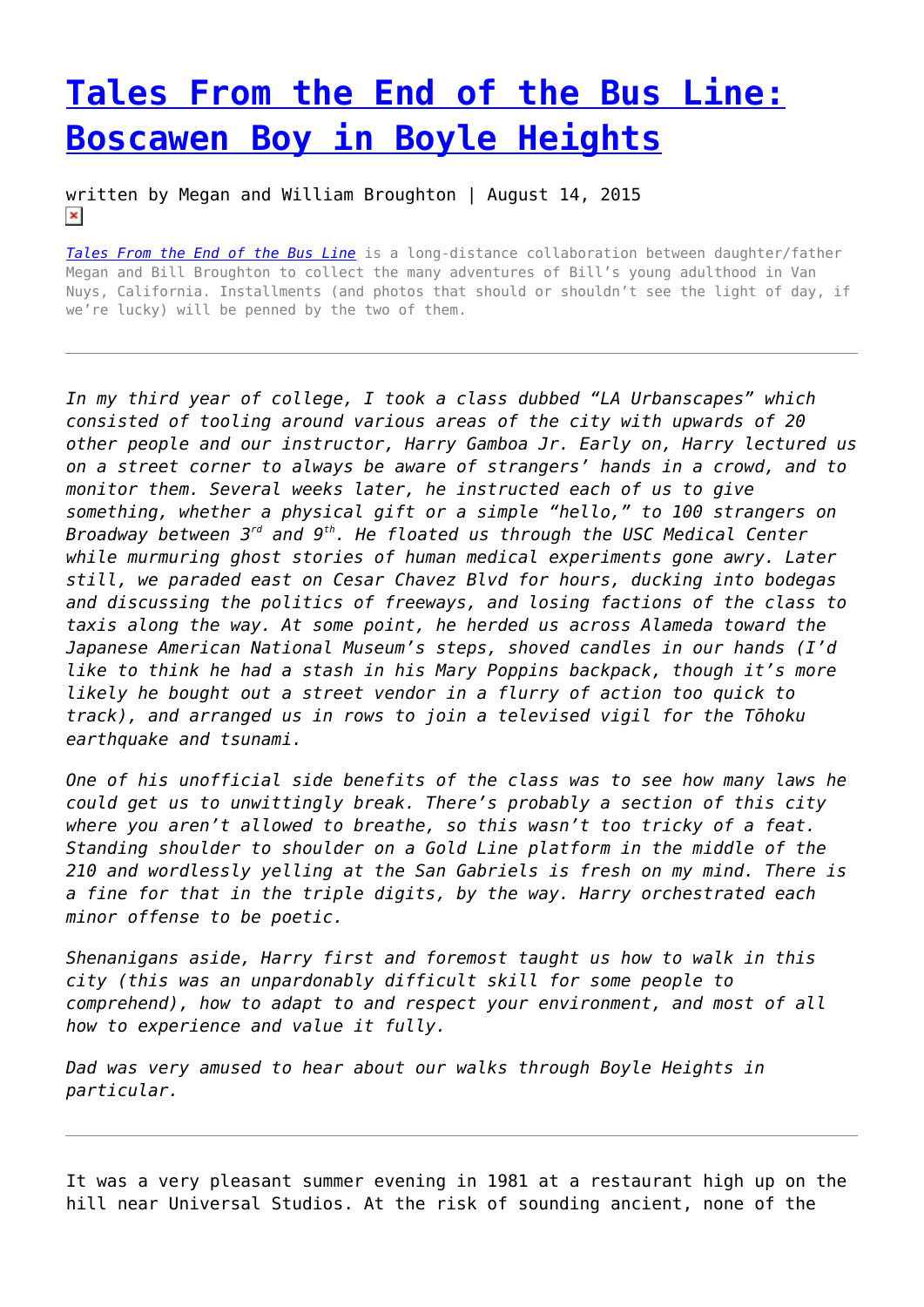Universal City Walk even existed. It was just the Universal City Studios tour and a restaurant that you had to ride a tram up to. For the life of me, I can't remember the name of that restaurant. You could put a gun to my head this minute, and not even stir the suggestion of name, not even a whisper. All things considered, this thought is hilarious to me now.

I was having dinner with a beautiful mini-skirted girl named Carmen, and thought I was making a good impression, mostly by not being myself. It was actually a double date – my friend Paul had brought his fiancé and we had joined Carmen at the restaurant, since she worked just down the hill. She and Paul's fiancé were friends and had a party one night that I got dragged along to because Paul wanted me to meet Carmen. He thought we would make a good match and since he was engaged thought everyone else had to be too. Paul was not really the best judge of ladies though. This same woman later married him, then divorced him after a year and let him know she was starting court proceedings by moving everything out of their home while he was at work. Paul went home that afternoon to an apartment so empty it didn't even have a roll of toilet paper left in it, and a bank account so empty he couldn't afford to buy one. But all that came later.

That night we ate steak and lobster and bought a bottle of champagne, then spent a few hours working all those calories off on the dance floor. It was a fun time and was over much sooner than I would have liked. We closed the place down at 2 a.m. and walked downhill to the parking lot. Carmen knew I didn't have a car, owning instead a twin cylinder 750 cc Kawasaki, and I kicked it over and let it warm up while she gave me directions to her mother's house in East Los Angeles. We got on the 101 south at Barham Boulevard and rode though Hollywood at sixty miles an hour, cruising slowly, the wind in our faces. This was years before you were required to wear a helmet, and I usually didn't, goggles being the most protection I used. Carmen was snuggled tight against my back, although in retrospect it was probably from the cold, not affection.

All too soon we arrived at a small house in Boyle Heights a few miles east of Downtown. She got off the back of the bike, and laid a hand on the front of my leather jacket. She said she'd like to invite me in, but it was late, and there had been some trouble in the neighborhood with gangs, and maybe it wouldn't be safe. I thought that maybe the night had been more enjoyable for me than her, and she didn't want to be blunt and so was giving me a nice brush off. So I was polite in return, absolutely no reason not to be, and thanked her for a wonderful evening and kissed her goodnight. On the way back to the freeway I had to stop for a red light. There were a group of kids across the intersection with a big old mongrel looking dog, and when I say kids, I mean the oldest looked no more than fourteen. He pointed his finger at me and yelled something I couldn't make out, both because it was in Spanish and also because I was suddenly a lot more focused on the dog, which was hauling ass across the street straight for me. Then just as quickly I refocused on the kid, since I realized he wasn't pointing a finger but a handgun. I ducked, he got off one shot, and I twisted the throttle all the way back and let go of the clutch, skewing the bike slightly sideways, but blasting though the red light and down the street. The freeway entrance